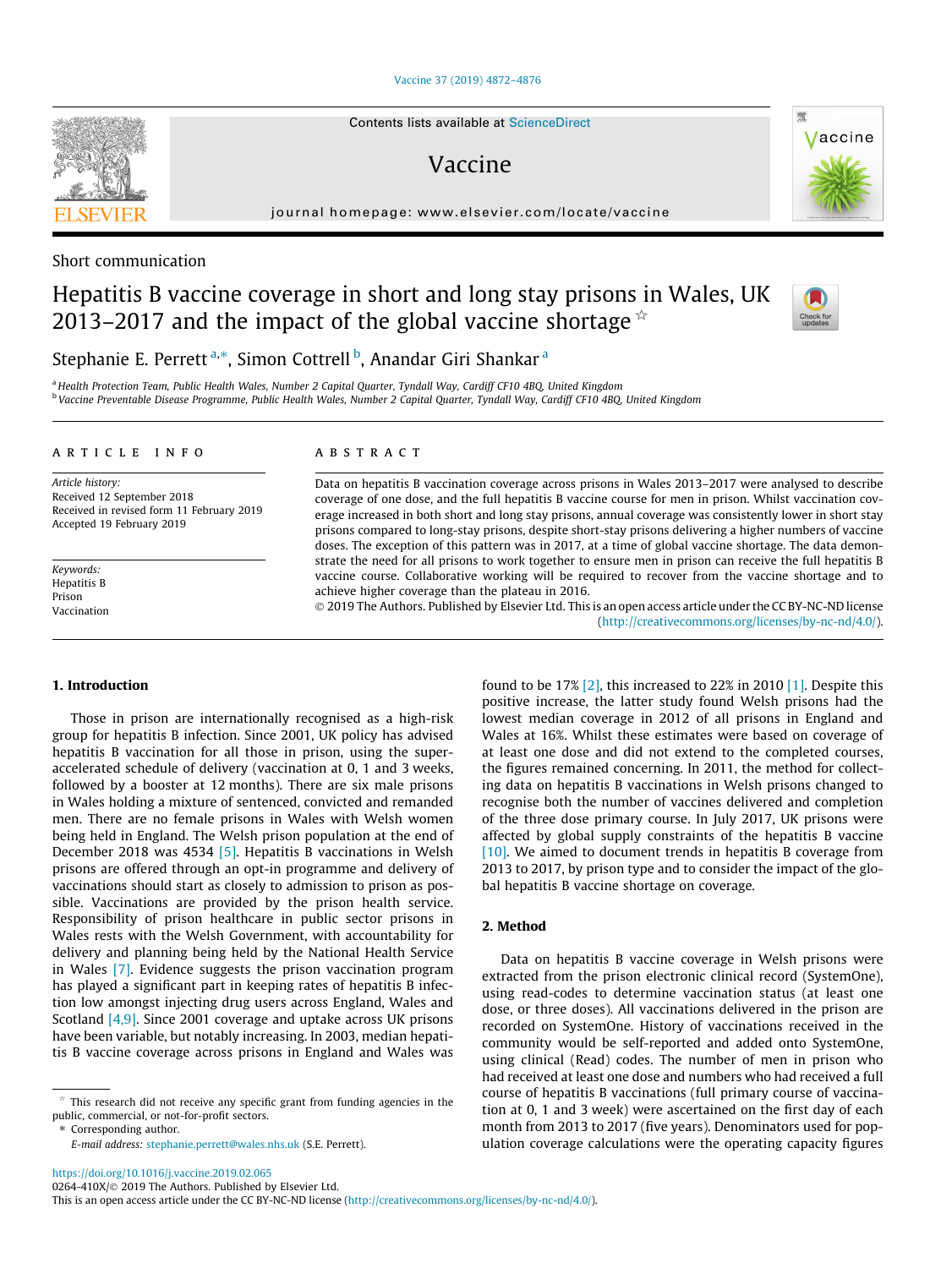<span id="page-1-0"></span>for each prison at that point in time. No deductions were made from denominators for fully vaccinated men or those contraindicated for vaccination. Monthly coverage figures were calculated by prison type (two short-stay prisons and three long-stay prisons), Wilson proportional 95% confidence intervals (95% CI) were calculated around percentage coverage figures using StataSE<sup>™</sup> [\[11\].](#page-4-0) Significant differences (p < 0.05) in uptake figures were assessed using the two-sample test of proportions in StataSE<sup>™</sup>. Data from January 2013 to December 2017 were analysed to examine median monthly coverage of men having received at least one hepatitis B vaccine dose and median monthly numbers of men having received the full hepatitis B vaccine course. The numerator for annual coverage figures in each prison was the median monthly number of prisoners in each prison with at least one hepatitis B dose (dose 1 coverage) or three doses (full course coverage) for each calendar year, the denominator was the median monthly operating capacity for the same period. Annual percentage coverage figures were calculated by aggregating median monthly numerators and denominators for each prison type.

Data were analysed by individual prison, all prisons collectively and by long stay and short stay prisons. For the purposes of this paper, short stay prisons describe remand centres serving the local courts, long stay prisons are those taking men convicted of 12 months or more and include training and resettlement sites.

The monthly number of vaccine doses administered from each prison site was collected to monitor performance and has been used in this analysis to consider impact of the vaccine shortage.

#### 3. Results

Median coverage of one hepatitis B vaccine dose increased significantly from 41.6% (95% CI 39.9–43.3) in 2013 to 55.1% (95% CI 53.5–56.8) in 2017, a 32.5% increase from the 2013 figure (Table 1). Coverage of the full course increased by a greater proportion from 28.7% (95% CI 27.1–30.3) in 2013 to 39.6% (95% CI 38.0–41.2) in 2017, a 38.0% increase from the 2013 figure. Coverage across all prisons collectively increased over 2013–2016 but saw a decrease in the second half of 2017 in line with the global hepatitis B vaccine shortage ([Fig. 1](#page-2-0)).

Coverage for both one dose and the full course increased in both long and short stay prisons. Annual coverage was significantly lower in short-stay prisons compared to long-stay prisons, apart from in 2017. The greatest increases in coverage have been short stay prisons, which in 2017 reached comparable levels to that seen long-stay prisons.

Long stay prisons demonstrated marginally higher rates of coverage for men with both one vaccine and the full course than short stay prisons (by 1.8% and 1.5% higher respectively) [\(Table 2\)](#page-3-0).

The monthly number of vaccine doses administered monthly in Welsh prisons averaged as 326 (range 292–447). The greatest variation in monthly doses administered was seen in long-stay prisons; with a range of 31–146, compare to short stay prisons range 184–345.

#### 4. Discussion

This is the first study to demonstrate impact of the global hepatitis B vaccine shortage on a high-risk population in a custodial setting. It is the first exploration of hepatitis B vaccine coverage trends in prisons in Wales. Coverage has increased significantly over the five years. Results indicate that prisons in Wales have higher levels of hepatitis B vaccination coverage compared to previously published figures for England and Wales [\[2,1\]](#page-3-0)and certainly since the last estimation of coverage in Wales at 16% [\[1\].](#page-3-0) The increase in coverage was noted in both long and short stay settings despite an increase in the median operational capacity of prisons in Wales from 3215 in 2013 to 3560 in 2017 (Table 1).

Whilst the recommendation to offer hepatitis B vaccination to all men in prison has been in place in England and Wales since 2001, more recent publications such as the 'Physical Health of People in Prison' from the National Institute for Health and Care Excellence [\[8\]](#page-4-0) have repeated this advice and are likely to have contributed to national increases in coverage. Wales has seen policy commitments to address blood borne viruses (BBVs) nationally and in prisons, hepatitis B vaccination plays a part in this  $[12]$ . Wales has committed to the World Health Organisation (WHO) target to eliminate hepatitis as a major public health threat by 2030 and the value of hepatitis B provision as a preventative mea-sure is recognised within this [\[13\]](#page-4-0).

We hypothesised that short-stay prisons would see a higher delivery of vaccines with lower coverage and long stay prisons would see a lower delivery but with higher coverage. This was based on the premise that the majority of men in prison spend time in short-stay remand prisons before moving to long-stay prisons. Thus long stay prisons will receive many men who should already have received the initial vaccines in the short stay settings.

Table 1

Annual coverage estimates and 95% confidence intervals for at least one dose and a full course of hepatitis B vaccine, by prison type (two prisons were short-stay facilities and three were long-stay).

| Prison type | a<br>Year                           | b<br>Median<br>monthly<br>operating<br>capacity (n)               | C<br>Median<br>monthly<br>(n)           | d<br>Median monthly<br>numbers of men with uptake %<br>new intake at least 1 hep B dose $(d/b * 100)$<br>(n) | e<br>Hep B1                          | 95% CI                                                                                      | g<br>Median monthly<br>numbers of men<br>with full hep B<br>course(n) | h<br>Hep B full<br>uptake %<br>$(g/b * 100)$ | 95% CI                                                                                      | Median<br>monthly<br>numbers of<br>doses given (n) |
|-------------|-------------------------------------|-------------------------------------------------------------------|-----------------------------------------|--------------------------------------------------------------------------------------------------------------|--------------------------------------|---------------------------------------------------------------------------------------------|-----------------------------------------------------------------------|----------------------------------------------|---------------------------------------------------------------------------------------------|----------------------------------------------------|
| All         |                                     | 2013 3214.5<br>2014 3204<br>2015 3477.5<br>2016 3506<br>2017 3560 | 759.5<br>697.5<br>818.5<br>788<br>852.5 | 1338<br>1611<br>1975<br>1990<br>1962.5                                                                       | 41.6<br>50.3<br>56.8<br>56.8<br>55.1 | $(39.9 - 43.3)$<br>$(48.6 - 52.0)$<br>$(55.1 - 58.4)$<br>$(55.1 - 58.4)$<br>$(53.5 - 56.8)$ | 922<br>1158<br>1315.5<br>1439<br>1409.5                               | 28.7<br>36.1<br>37.8<br>41<br>39.6           | $(27.1 - 30.3)$<br>$(34.5 - 37.8)$<br>$(36.2 - 39.5)$<br>$(39.4 - 42.7)$<br>$(38.0 - 41.2)$ | 346<br>292<br>446.5<br>283.5<br>261.5              |
| Short-stay  | 2015 1275<br>2016 1309              | 2013 1239<br>2014 1259<br>2017 1304                               | 550<br>517<br>555<br>547<br>583         | 417<br>518<br>679<br>684<br>704                                                                              | 33.7<br>41.1<br>53.3<br>52.3<br>54   | $(31.1 - 36.3)$<br>$(38.5 - 43.9)$<br>$(50.5 - 56.0)$<br>$(49.5 - 54.9)$<br>$(51.3 - 56.7)$ | 218<br>336<br>437<br>496<br>504                                       | 17.6<br>26.7<br>34.3<br>37.9<br>38.7         | $(15.6 - 19.8)$<br>$(24.3 - 29.2)$<br>$(31.7 - 36.9)$<br>$(35.3 - 40.6)$<br>$(36.0 - 41.3)$ | 200<br>184<br>345<br>241<br>231                    |
| Long-stay   | 2014 1945<br>2015 2203<br>2016 2197 | 2013 1976<br>2017 2256                                            | 210<br>181<br>264<br>242<br>270         | 922<br>1093<br>1297<br>1306<br>1259                                                                          | 46.7<br>56.2<br>58.9<br>59.4<br>55.8 | $(44.5 - 48.9)$<br>$(54.0 - 58.4)$<br>$(56.8 - 60.9)$<br>$(57.4 - 61.5)$<br>$(53.7 - 57.8)$ | 704<br>822<br>879<br>943<br>906                                       | 35.6<br>42.3<br>39.9<br>42.9<br>40.2         | $(33.5 - 37.8)$<br>$(40.1 - 44.5)$<br>$(37.9 - 42.0)$<br>$(40.9 - 45.)$<br>$(38.2 - 42.2)$  | 146<br>108<br>102<br>43<br>31                      |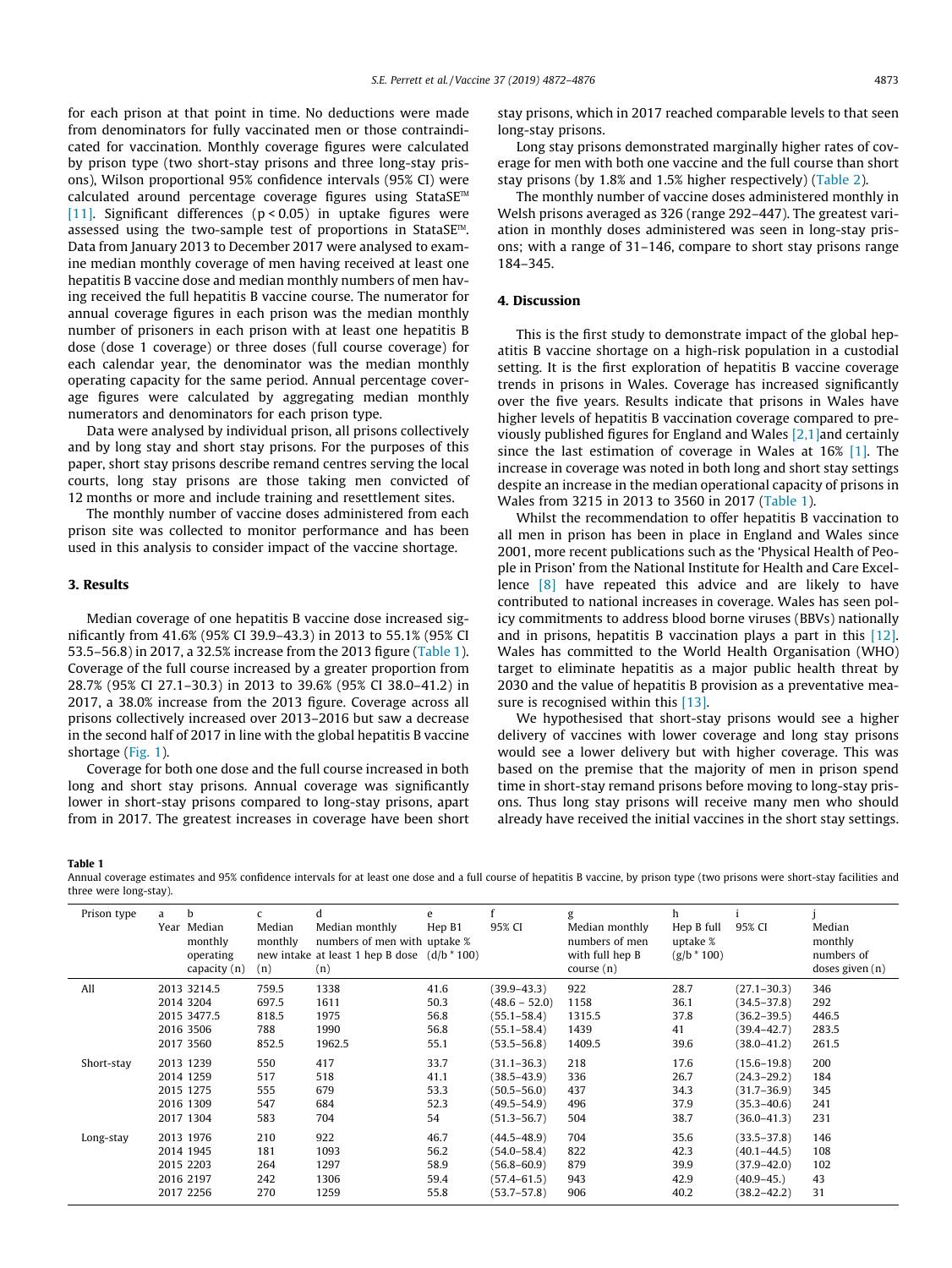<span id="page-2-0"></span>

Fig. 1. Monthly trends in hepatitis B coverage in Welsh prisons, by prison type, 2013–2017, for (a) at least one hepatitis B dose and (b) a full course.

Long stay prisons demonstrated higher coverage than short stay prisons [\(Table 2](#page-3-0)); however, the difference was very small, less than 2% higher coverage for both men having received one vaccine and men having received the full course. Use of the super-accelerated vaccine schedule (0, 7 and 21 days) is likely to mean the full course of vaccines can still be achieved within the short-stay settings and may go some way to explain the small difference in coverage between short and long stay sites. This demonstrates the importance of starting the vaccine schedule as close to admission as possible, thus maximising chances of completing the course before release.

Between 2013 and 2015 short stay prisons increased their vaccine coverage more rapidly than long-stay prisons (Fig. 1), in line with an increasing number of monthly doses being administered ([Table 1](#page-1-0)). There was no discernible seasonality in monthly uptake figures. Between 2013 and 2017 coverage in long stay prisons remained consistently above that of short-stay prisons despite long-stay prisons seeing decreases in the number of vaccine doses administered. This suggests that coverage in long stay prisons is reliant on the vaccine doses being given by short stay establishments. The plateau of coverage in 2016 demonstrates that long stay prisons cannot rely on the performance of short stay prisons to continue increasing coverage. Both short and long stay custodial settings have a role to play in ensuring all those passing through the prison setting can access hepatitis B vaccination.

The decrease in coverage from 2016 to 2017 coincided with the global hepatitis B vaccine shortage  $[10]$ . Whilst those in prison remained a priority group for receiving the vaccine, stocks to pris-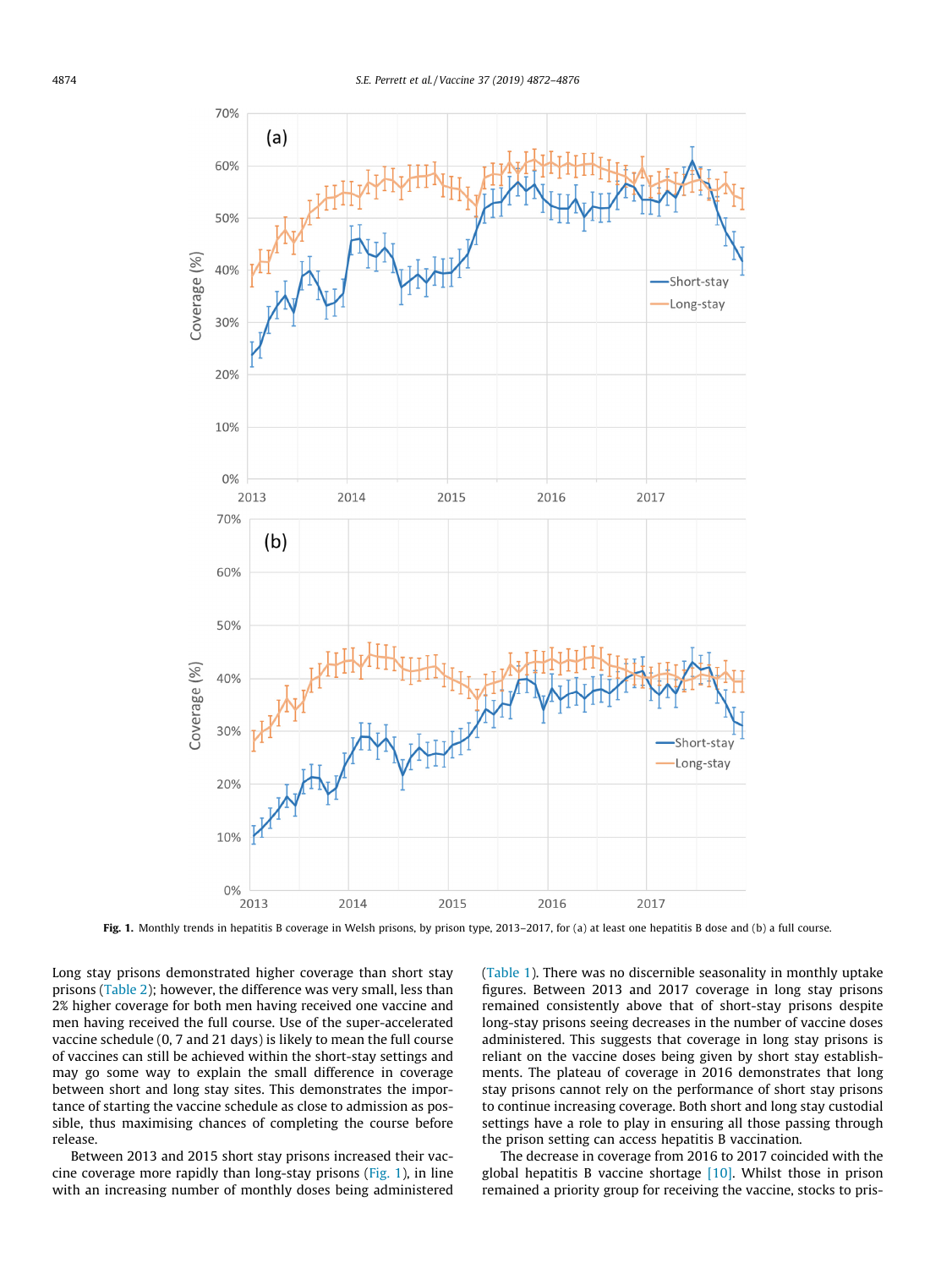| I | ۰. |
|---|----|
|---|----|

<span id="page-3-0"></span>

| <b>Table 2</b> |                                                                                                                                                              |  |  |  |  |  |
|----------------|--------------------------------------------------------------------------------------------------------------------------------------------------------------|--|--|--|--|--|
|                | Summary of difference in coverage (and 95% confidence intervals), by prison type. Differences in uptake were tested using the two-sample test of proportions |  |  |  |  |  |

| Vaccination status<br>Year              |  | Short stay                               |                        |                      | Long stay                                | Difference p           |                      |             |         |
|-----------------------------------------|--|------------------------------------------|------------------------|----------------------|------------------------------------------|------------------------|----------------------|-------------|---------|
|                                         |  | Median monthly<br>operating capacity (n) | Hep Buptake (%) 95% CI |                      | Median monthly<br>operating capacity (n) | Hep Buptake (%) 95% CI |                      | in % uptake |         |
| At least one hepatitis B dose 2013 1239 |  |                                          | 33.7                   | $(31.0 - 36.3)$ 1976 |                                          | 46.7                   | $(44.5 - 48.9)$ 13   |             | < 0.001 |
|                                         |  | 2014 1259                                | 41.1                   | $(38.4 - 43.9)$ 1945 |                                          | 56.2                   | $(54.0 - 58.4)$ 15.1 |             | < 0.001 |
|                                         |  | 2015 1275                                | 53.3                   | $(50.5 - 56.0)$ 2203 |                                          | 58.9                   | $(56.8 - 60.9)$ 5.6  |             | 0.001   |
|                                         |  | 2016 1309                                | 52.3                   | $(49.5 - 55.0)$ 2197 |                                          | 59.4                   | $(57.4 - 61.5)$ 7.2  |             | < 0.001 |
|                                         |  | 2017 1304                                | 54                     | $(51.3 - 56.7)$ 2256 |                                          | 55.8                   | $(53.8 - 57.9)$ 1.8  |             | 0.293   |
| Full primary course                     |  | 2013 1239                                | 17.6                   | $(15.5 - 19.7)$ 1976 |                                          | 35.6                   | $(33.5 - 37.7)$ 18   |             | < 0.001 |
|                                         |  | 2014 1259                                | 26.7                   | $(24.2 - 29.1)$ 1945 |                                          | 42.3                   | $(40.1 - 44.5)$ 15.6 |             | < 0.001 |
|                                         |  | 2015 1275                                | 34.3                   | $(31.7-36.9)$ 2203   |                                          | 39.9                   | $(37.9 - 41.9)$ 5.6  |             | 0.001   |
|                                         |  | 2016 1309                                | 37.9                   | $(35.3 - 40.5)$ 2197 |                                          | 42.9                   | $(40.9 - 45.0)$ 5    |             | 0.003   |
|                                         |  | 2017 1304                                | 38.7                   | $(36.0 - 41.3)$ 2256 |                                          | 40.2                   | $(38.1 - 42.2)$ 1.5  |             | 0.375   |

ons were restricted with advice to consider dose-sparing. Thus the reduction in coverage can be attributed to both reductions in stock and prudent use to prevent wastage. The data demonstrate the impact of supply chain shortages on population coverage. Decreases in uptake occurred more rapidly in the short stay prisons. A similar trend can be predicted for the long-stay prisons; as many unvaccinated men will move from short to long stay settings. Our data clearly suggests vaccination catch-up programs at long stay prisons will be needed for those men arriving from short stay settings that have been affected by the shortage. Long stay prisons will be unable to rely on initial doses having been given in short stay establishments and therefore will have a key role to play in recovery from the shortage. As short-stay prisons saw a more rapid increase in coverage from 2013 to 2015 the data suggests they will be able to recover more quickly from the vaccine shortage.

If vaccine uptake were to increase at the same rate that it did during 2013–2017 (where the increase in uptake was most rapid), it would take 23 months for short-stay prisons to again reach the level seen before the vaccine shortage for dose on coverage and 18 months for full course coverage to recover. The equivalent recovery estimates for long-stay prisons are six months and three months for dose one coverage and full course coverage respectively.

Whilst efforts will need to be focused on recovery from the hepatitis B vaccine shortage to pre-shortage levels, we recognise that efforts need to also drive increase above those seen in the plateau of 2016. Once supply is fully reinstated, thought needs to be given to capacity at service level to drive forward improvements.

The number of vaccine doses administered each month in Welsh prisons was variable. Despite these fluctuations, an increase in overall vaccine coverage was maintained. Once an individual has completed their vaccination course, no further vaccines would be needed on future readmissions to prison. Once individuals with a history of multiple short admissions have received the full course, prisons receiving repeat offenders should be able to maintain coverage alongside a reduction in the number of vaccine doses administered. Short-stay local remand prisons experience a high turnover of men. The proven offending rate for adult offenders released from custody in 2016 was 48.9%, increasing to 64.9% for offenders released from sentences of less than 12 months [\[6\].](#page-4-0) Theoretically, if there was optimal hepatitis B vaccination delivery in prisons, after time, only those on their first admission to prison should need vaccinating.

### 5. Limitations

Operational capacity was used as the denominator for vaccination coverage. It was not known if prisons were operating below or above this capacity. Recent data on prison overcrowding suggests Welsh prisons would have been operating at this level, or above [3].

In many cases, ascertainment of hepatitis B vaccination history on entry to prisons would rely on self-reporting. Data were unavailable on the number of men coming into prison having already completed a course of hepatitis B vaccination, numbers of men declining vaccination, or total number of men offered vaccination.

Published data from the Ministry of Justice on the demographics of those held in prison is published for England and Wales inclusively. Welsh data is not disaggregated therefore we could not determine national uptake against demographics such as age, country of birth or sentence length.

#### 6. Conclusion

The results demonstrate higher levels of hepatitis B vaccine coverage across prisons in Wales than previously estimated. Coverage increased alongside recommendations of vaccination within published national guidance that could suggests the benefit of policy on clinical outcomes. Data suggest hepatitis B vaccination services have become embedded at short stay settings. A decline in doses administered at long stay settings and a slower increase in coverage suggests improvements in delivery at these establishments could have a significant impact on overall coverage. There was a notable decrease in coverage in tandem with the global shortage of hepatitis B vaccinations, long stay prisons will have a key role to play in the recovery of vaccination coverage, ensuring they offer vaccination to all unvaccinated men arriving from short stay prisons. Examination of the data by long and short stay prison proves the value in prisons working together to ensure men can complete the vaccination course as they move through the prison system.

#### Conflict of interest

The author declared that there is no conflict of interest.

#### References

- [1] [Beck RC, Cloke R, O'Moore E, Puleston R. Hepatitis B vaccination coverage and](http://refhub.elsevier.com/S0264-410X(19)30272-5/h0005) [uptake in prisons across England and Wales 2003–2010: a retrospective](http://refhub.elsevier.com/S0264-410X(19)30272-5/h0005) [ecological study. Vaccine 2012;30:1965–71.](http://refhub.elsevier.com/S0264-410X(19)30272-5/h0005)
- [2] [Gilbert RL, Costella A, Piper M, Gill O. Increasing hepatitis B vaccine coverage in](http://refhub.elsevier.com/S0264-410X(19)30272-5/h0010) [prisons in England and Wales. Commun Disease Public Health 2004;7](http://refhub.elsevier.com/S0264-410X(19)30272-5/h0010) [\(4\):306–11](http://refhub.elsevier.com/S0264-410X(19)30272-5/h0010).
- [3] House of Commons. UK Prison Population Statistics, briefing paper CBP-04334,<br>UK Parliament: 2018. Available from: <http://researchbriefings.  $\frac{1}{\sqrt{2}}$  -  $\frac{1}{\sqrt{2}}$  researchbriefings. [files.parliament.uk/documents/SN04334/SN04334.pdf](http://researchbriefings.files.parliament.uk/documents/SN04334/SN04334.pdf)> [Accessed 15 August 2018].